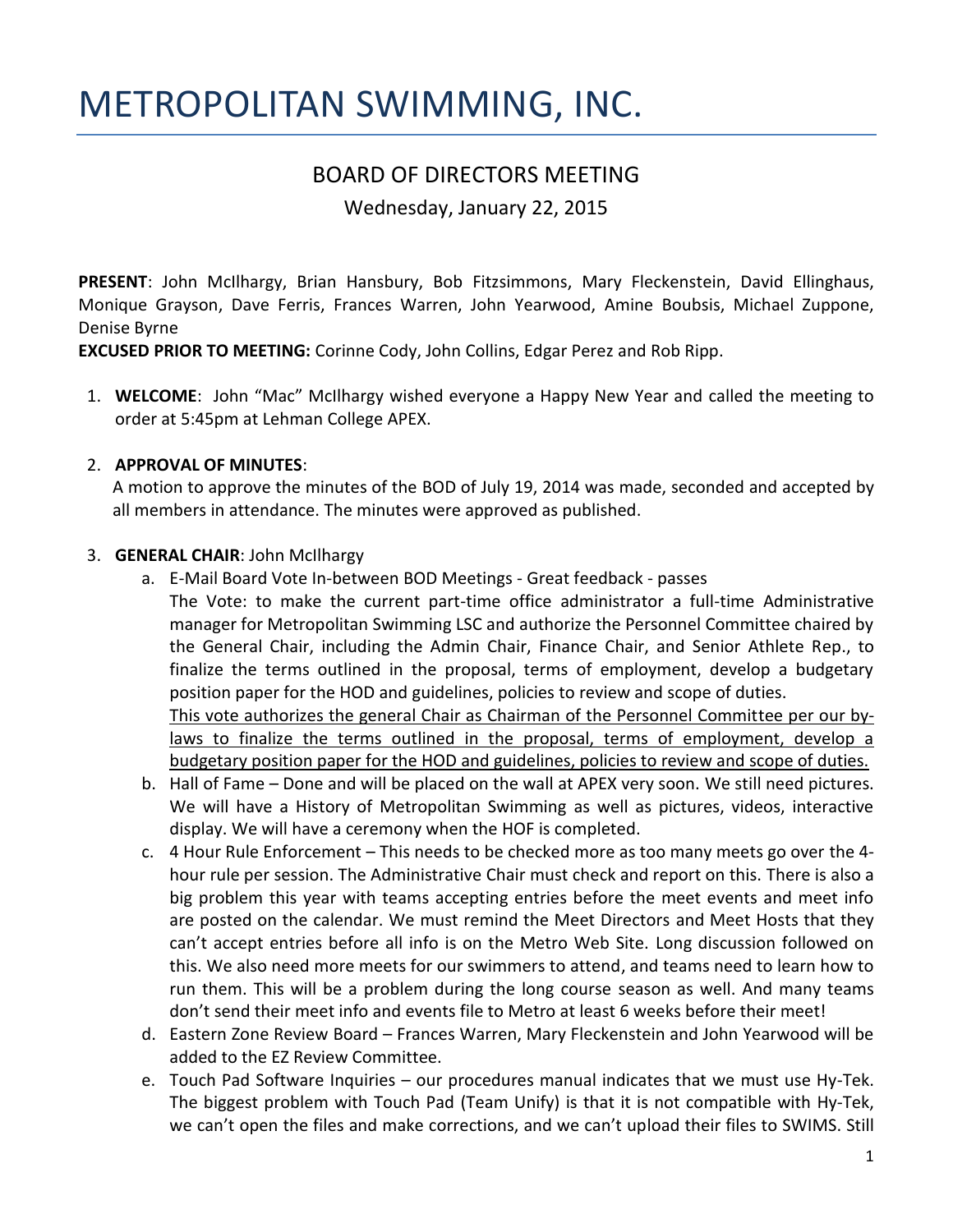waiting to hear from USA Swimming about this. All programs used to run meets in Metro must be compatible with the USA Swimming SWIMS database.

# 4. **TREASURER REPORT/FINANCE REPORT**: Corinne Cody/Bob Fitzsimmons

- a. Corinne was unable to attend but made copies available for this meeting: Financial Statements for Fiscal Years ending August 31, 2014 and 2013:
	- Statements of Financial Position
	- **•** Statements of Activities

Profits and Loss (September – December 2014)

Balance Sheet as of December 2014

- b. Bob went over the statements. We are running a bit behind at this time.
- c. Question: is there money put away every year for the Olympic Trials stipends. The budget shows \$40,000 for OT Stipend. Should we have a restricted fund for this item of the budget? \$1,500 would only cover 26 athletes (ed.: 29 Metro athletes have already made OT cuts) – the Senior Chairs need to contact Corinne and Bob to request an increase in the amount put aside for OT because \$40,000 is not going to be enough (based on expenses to go and stay in Omaha and due to the numbers of athletes. The senior committee must also decide if such Metro stipends should go to "professional" athletes! Do they fall in the same category as age group swimmers?

# 5. **ADMINISTRATIVE VICE CHAIR**: Denise Byrne

Denise did not have anything to report

#### 6. **SENIOR CHAIRS**: Dave Ferris and John Collins

- a. There are new Backstroke rules in USA Swimming but there are no "Backstroke Starting Devices/Platforms" in Metropolitan Swimming. Dave Ferris suggested to use surplus fund to purchase 24 to 30 of those Backstroke Stating Devices (if possible Colorado Brand or compatible) that could be utilized by Clubs for Championship Meets (Silvers, JO's, Senior Mets). Check retractable (\$500 each) vs. manual devices (less for the manual). We will research this and probably go for the manual at this time. Dave Ferris made a motion that if the manual devices are under \$250, we should purchase 30 of them at this time. Motion was seconded. David Ellinghaus amended the motion that if those are under \$200, then we should purchase 40 of them. Discussion on where to store them (probably Metro Office). Motion was approved. Mac will send an email Vote to the board when he has an exact quote on the price to purchase the Backstroke Starting Devices.
- b. Another item would be relay take-off pads.
- c. Dave Ferris is also asking to have 15-16 and 17-18 Metro Records and Open Records to conform to what USA Swimming is doing (15-18 for relays). Research times in the Top 100 USA Swimming times. Motion was made, seconded and approved by all. **Motion passes**.

#### 7. **AGE GROUP CHAIRS**: John Yearwood and Edgar Perez

- a. We used the OME system for Zone Qual. entries for the first time and we will see how it works out.
- b. We are set for the Zone meet in March at Rochester again this year. Biggest problem is to have enough chaperones. The rule in Metro is that teams with 4 or more swimmers 11 & over attending the meet must have at least 1 chaperone. What happens if a team does not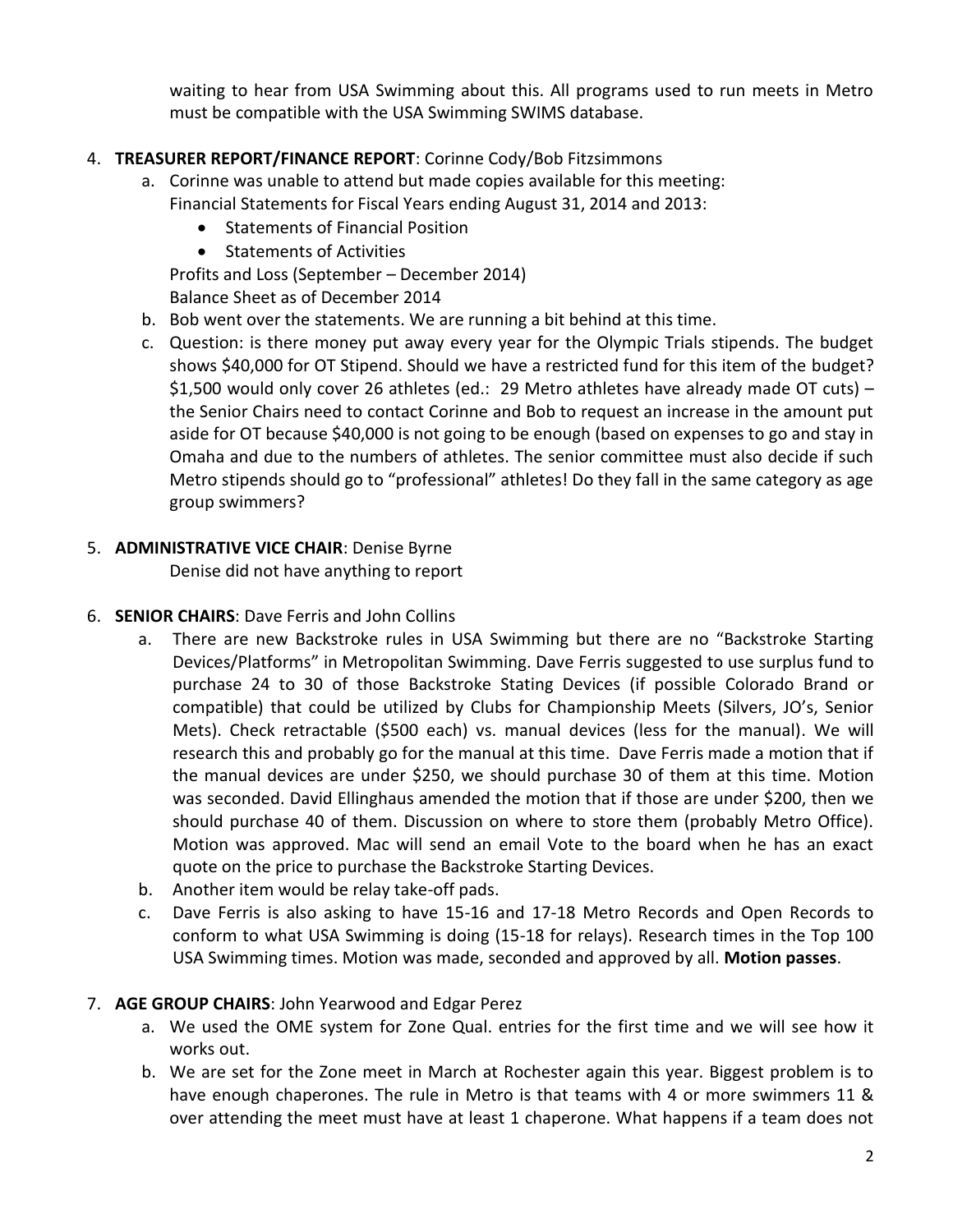provide chaperones? We must really look at this rule between now and the long course season as this is a bigger problem for the LC meet! Maybe when a team reaches a certain amount of swimmers, then they must provide a second or third chaperone!

- c. Coaches would like to get a stipend to attend the Zone Meet!!! How about a 'gift card"? They do get shirts etc. Coaches do not get a stipend to attend National Trips! Coaches get the satisfaction that their swimmers have qualified for the eastern Zone Meet. At least, send a letter thanking the coaches and that we really appreciate their volunteering.
- d. Denise mentioned that Corinne prepared a worksheet for Metro Run Meet Pool Admissions & Program Sales (ZQ and Senior Mets) and a list of Procedures for Admission at Metro-run Meets.

# 8. **COACHES REPRESENTATIVE**: Amine Boubsis

- a. Coach mentoring Grant Program from USA Swimming. Coach from another LSC mentoring a new coach to help him/her along the way. The Grant Program is jointly funded by LSC and USA Swimming. Is there a cap from USA Swimming? The LSC must write up the Grant Request (in this case Coaches Rep.) Need a proposal so Metro knows how much this would cost!
- b. Mixed gender Relays at Senior Mets? Scored or not? Need a proposal from Coaches and Senior Reps. How many events in a day? How many relays can you swim in a day? Many questions about this. We need to do more research on this. Dave Ferris will investigate.

# 9. **ATHLETES' REPRESENTATIVES**: Frances Warren and Michael Zuppone

- a. Michael said that the Applications for new Junior Athletes Reps. is posted on the web site. The deadline is February  $8<sup>th</sup>$ . It will be an online voting during Senior Mets. Information will be posted on the web site.
- b. Michael was very impressed by the number of athletes in attendance at the HOD meeting in September. Some of the items talked about at the meeting were as follows:
	- a. Parents timers at JO's are not taking the job seriously enough (talking on cell phone or leaving their post for example).
	- b. Is there any LSC financial aid for swimmers no, it should come from team, not LSC. Metro does offer the Outreach Membership.
	- c. Deck changing Rule do officials do anything about this. Coaches must educate their swimmers. Swimmers don't realize why it is prohibited. Two officials should go talk to the coaches. Is there a protocol for this? We should have one. Coaches have to be very careful. Coaches need to be educated. They are subject to liability. Use tact when approaching coaches about the Code of Conduct.
	- d. More athletes are needed on all Committees!

#### 10. **TECHNICAL PLANNING**: David Ellinghaus

- a. There is a 5 hours rule for Long Course meets for sessions for swimmers 13-over only
- b. Meet hosts and meet directors must be reminded to follow the protocol of not accepting entries ahead of time
- c. Can the timeline of sessions for distance meets be extended? Host has the possibility to split the session into 2 sessions in order to accommodate more swimmers – for example: 500 free and 400 IM in the morning and 1650 free in the afternoon. Or split the mile session into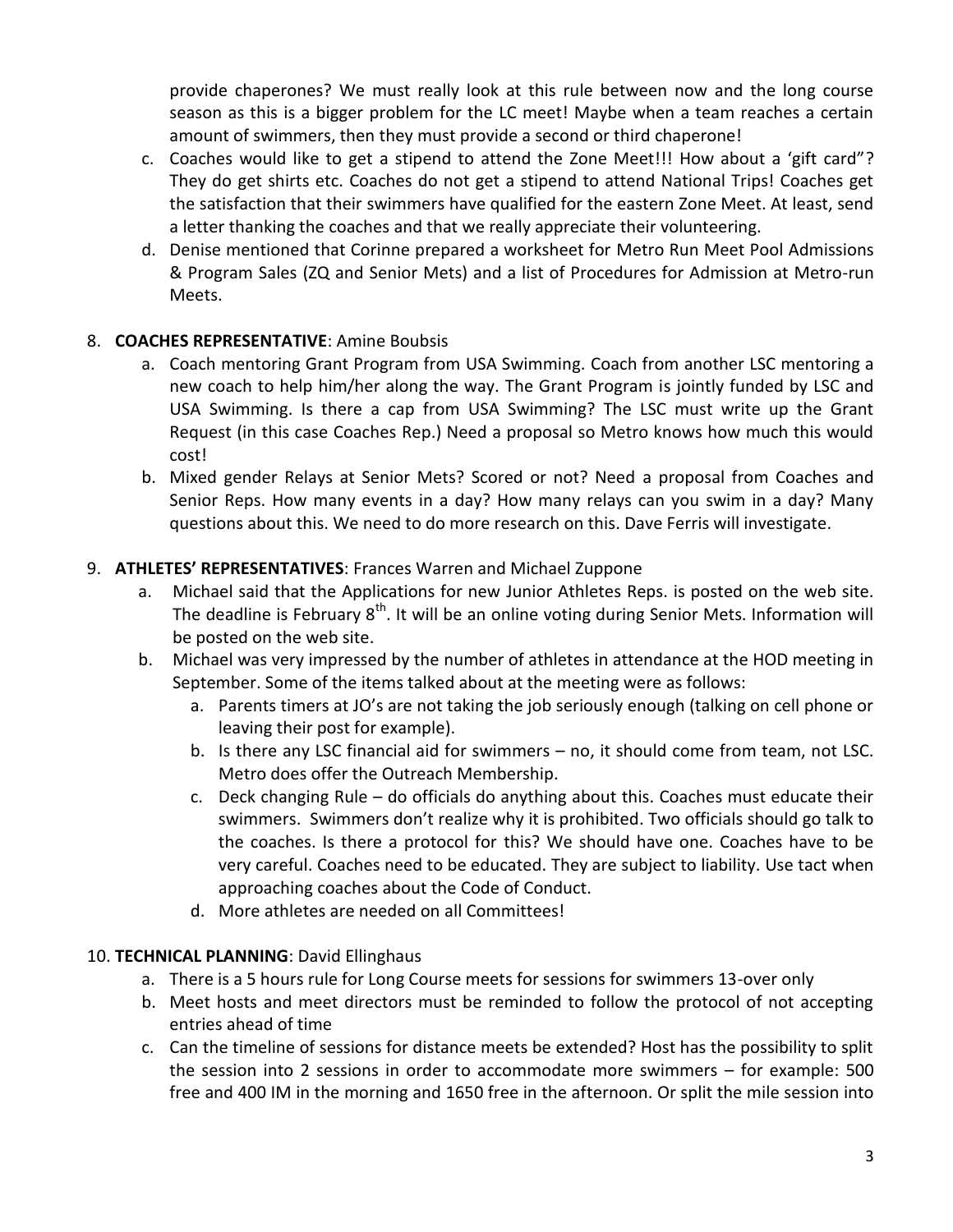2 sessions (like 2 and  $\frac{1}{2}$  hour of mile in the first session and 2 and  $\frac{1}{2}$  hour for second mile session).

- d. Long Course Bids: 23 meets starting April 18, 2015. 3 Open Water bids. 1 bid for JO's A motion was made, seconded and approved by all to accept the bid from LIAC to run LCM JO's. Motion carries. The scheduled was emailed to the Meet Directors. They have until February  $4<sup>th</sup>$  to make changes and/or corrections. The schedule will then be final and will be posted on the Metro Web Site. If teams want to add meets beyond that, we will take them on a case by case basis in the best interest of our athletes.
- e. Short Course Bid Season at Felix Festa, during the last couple of years, they have tried to have Metro select which team would run a meet there (especially if COND, NYSA, and/or PAC selected the same weekend). This is not our procedure. Any team that bids on a meet MUST have secured the facility before bidding on the dates for their meets.

#### 11. **OFFICIALS CHAIR**: Bob Fitzsimmons

- a. Officials count is at 244, about the same as last year. Officials ran many clinics in the fall.
- b. What is the status of officiating in Metro? What can the officials do to get better? Are there any complaints?
- c. Questions on how many officials are needed to run a meet. At least 4 (meet referee, starter, and 2 strokes & turns). There are no maximum. Average is 6 officials. Often there are Apprentice officials in addition to the # of officials.
- d. Complaint: it seems that a small number of officials are scrutinizing swimmers in the pool (or focusing too long on one swimmer to get a DQ). Some officials always DQ swimmers, others rarely! Some, especially newer officials, seem to be overzealous.
- e. Possibility of OQM for Age Group Meet (Official Qualifying Meet) for ZQ? We will have it for Senior Mets. Better to try to have it for summer JO's.

#### 12. **SAFE SPORT COORDINATOR**: Brian Hansbury

a. All was covered under the "Athletes" report

#### 13. **NATIONAL TIMES VERIFICATION/TOP 16**: Monique Grayson

a. Some athletes swam in January but were not re-registered or registered for 2015. Report of the SWIMS holding tank (10 pages – about 100 times) was emailed to Mary at the office.

#### 14. **DISABILITIES COORDINATOR**: Denise Byrne

a. Nothing at this time

#### 15. **SAFETY COORDINATOR**: Brian Hansbury

a. Nothing new at this time

#### 16. **REGISTRATION COORDINATOR / METRO OFFICE**: Mary Fleckenstein

- a. As of January 21, 2015, we have 10,109 athletes, 82 Clubs, 244 officials, 555 coaches, and 143 "others". Up 700 athletes at this time.
- b. Chuck Wielgus Report of January 20, 2015 has a report on NYC Parks & Recreation Partnership to increase minority inclusion and grow participation in swimming. We have registered about 500 Parks & Rec. athletes. There has been a lot of back-and-force contact